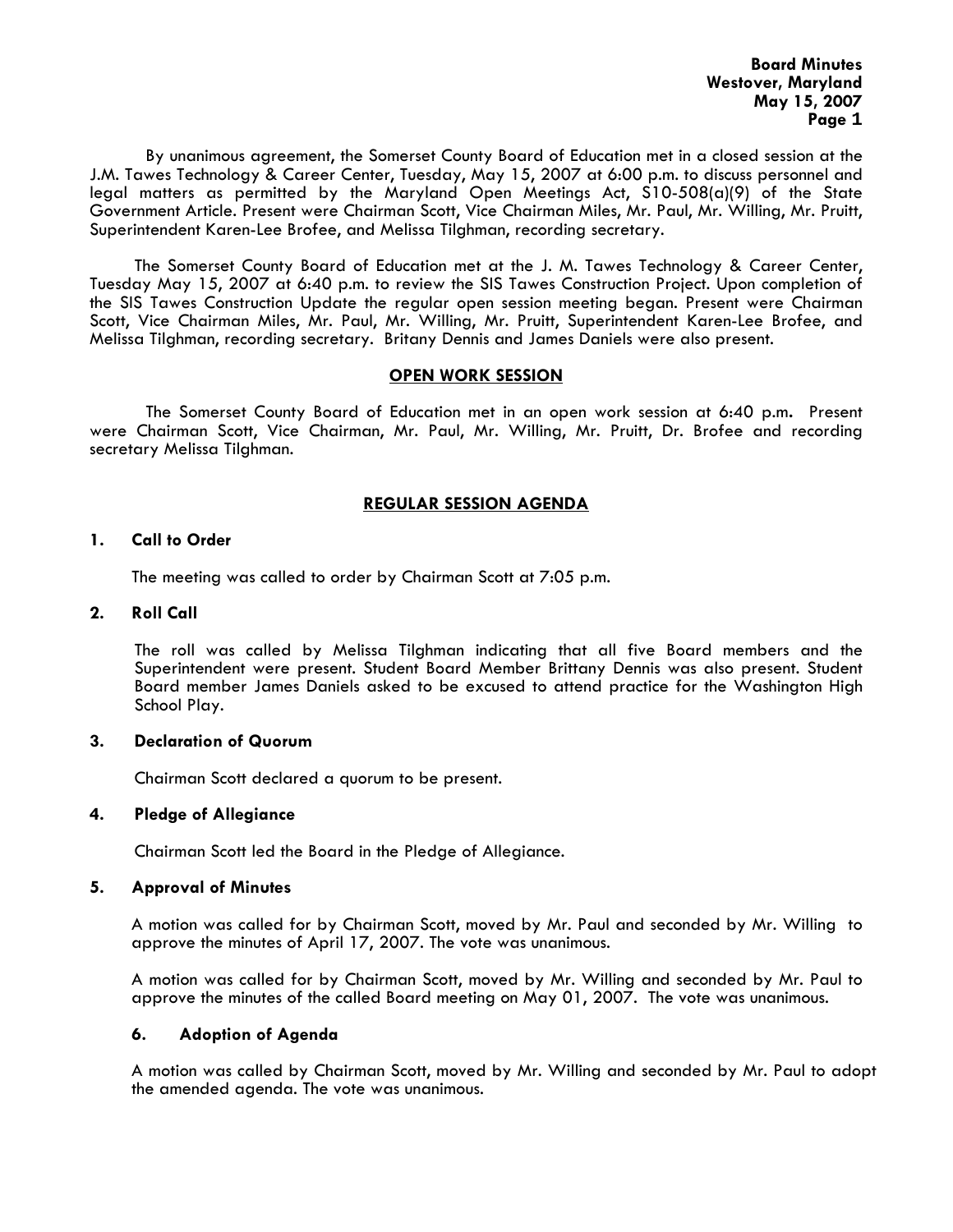## **7. Public Participation**

There was no public participation at this meeting

# **8. Student Board Members' Report**

Brittany Dennis provided the Board with an informative report on the schools. The Crisfield High School's Eighties pop concert was successful, Senior Awards are being held on May 21, 2007, and Crisfield High School graduation is scheduled for June 05, 2007. James Daniels was excused to practice for a play at Washington High School where he is the leading actor.

# **9. Ewell School Report**

Mrs. Evans provided a highlighting report to the Board on Ewell School. There are16 students attending Ewell School and they have two certified teachers. Alice Evans is retiring after over 30 years of service. Smith Island's Halloween Social was a success with lots of participation from the parents. Nurses from George Mason University visited Smith Island promoting a career in nursing. Mrs. Evans reported that the 6<sup>th</sup> grade students at Ewell were invited and did attend the North Bay trip and thanked the Board for the opportunity. A summer painting program has been planned to help students get community service hours. Mrs. Evans also stated that she is trying to get students to participate in the Olympiad and the Water Safety Program.

# **10. Student Service Recognition**

Mr. Turner presented Britanny Dennis and Morgan Pusey with Service Learning Awards for their outstanding community involvement and exceeding the required community service hours needed to graduate.

Mr. Elebash presented Environthon participants Jeremy Nagle, Justin Zheng, Albert Linamen, Keisha Corbin, Stephen Schuckert, and Alicia Critchfield awards for winning first place and advancing to the state competition.

Mr. Elebash presented Somerset County Public School's Artist of the Year from the following schools; Somerset Intermediate – Kylie Curtis, Washington High School Academy - Koran Jackson, Andrew Ratcliff – Washington High School, and Ray De Vincentz – Crisfield High School.

Chairman Scott thanked Mr. Turner, Mr. Elebash, the students and the teachers and congratulated them on a job well done. Chairman Scott also stated that he enjoyed hearing the good things happening at the schools.

## **11. Student Services Report: What's Worked**

Ms. Carter and Mrs. Cottman showed a presentation outlining various strategies that have worked with students throughout the school year. Mrs. Cottman invited various collaborating agencies to attend the Board meeting to thank them for their help and involvement. Focus has been made on prevention strategies and security. Parent and Agency Outreach has been successful with several parent night out activities held.

Sixth and Eightth grade students hold the largest percentage of the Alternative Learning Center students. Early intervention for Elementary Schools is being developed. A Boys Day out is being scheduled where fathers and sons will enjoy a night out together. Mrs. Cottman and Ms. Carter were both thanked by Chairman Scott. Mr. Paul stated that truancy court has helped a lot and has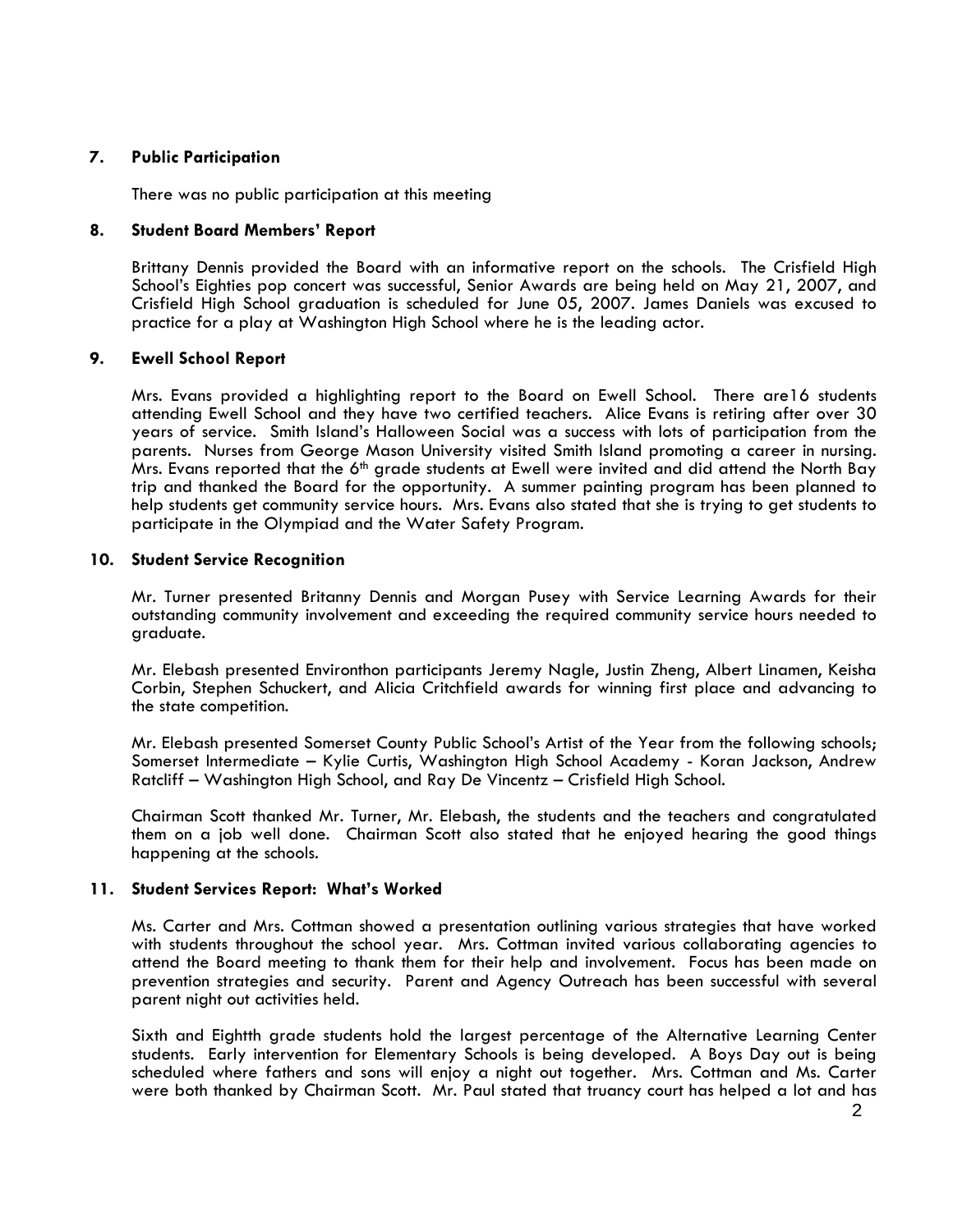been an achievement within SCPS.

## **12. Old Business**

### *A.* **Facilities and Transportation**

1. Change Order Approvals for Somerset Intermediate School

Mr. Willing moved and Mr. Paul seconded to approve Mr. Daugherty's change order requests.

 2. Dr. Brofee announced the State Award Notice for the Approval of the Capital Improvement funds for project construction.

### **B. Ewell Grade Configuration Parent Request Form**

A motion was made by Chairman Scott, moved by Mr. Pruitt and seconded by Mr. Willing to approve the Ewell Grade Configuration Parent Request Form. This will offer parents the option of having the 6<sup>th</sup> and 7<sup>th</sup> graders remaining at Ewell or traveling to Somerset 6/7 Intermediate. The vote was carried unanimously. Tina Corbin thanked the Board for listening to the concerns of the Ewell students and for allowing them the option of sending their children to Somerset 6/7 Intermediate.

### **C. Policies**

 1. Upon recommendation by the Superintendent, Mr. Pruitt moved and Mr. Willing seconded to approve revised policy #600-31, Personal Electronic Devices. The vote was unanimous.

### **13. New Business**

#### **A. Human Resources Report**

1. New Hires, Retirees, and Resignations

A motion was called for by Chairman Scott, moved by Mr. Paul and seconded by Mr. Pruitt to approve Mr. Lawson's Human Resources Report as presented. The vote was unanimous.

 Upon recommendation of the Superintendent, Mr. Willing moved and Mr. Miles seconded to approve the amended policy to allow the Supervisor of Human Resources or Superintendent to accept employee resignations. All Board members were in agreement.

2. Out of State Travel

Mr. Lawson provided an informational summary of SCPS staff traveling out of state to conferences and was thanked by Chairman Scott.

3. Unit I and III Two Year Contract Negotiations Agreement.

Upon recommendation of the Superintendent, Mr. Miles moved and Mr. Pruitt seconded to approve the Unit I Two Year Contract Negotiations Agreement. The vote was unanimous.

Upon recommendation of the Superintendent, Mr. Pruitt moved and Mr. Miles seconded to